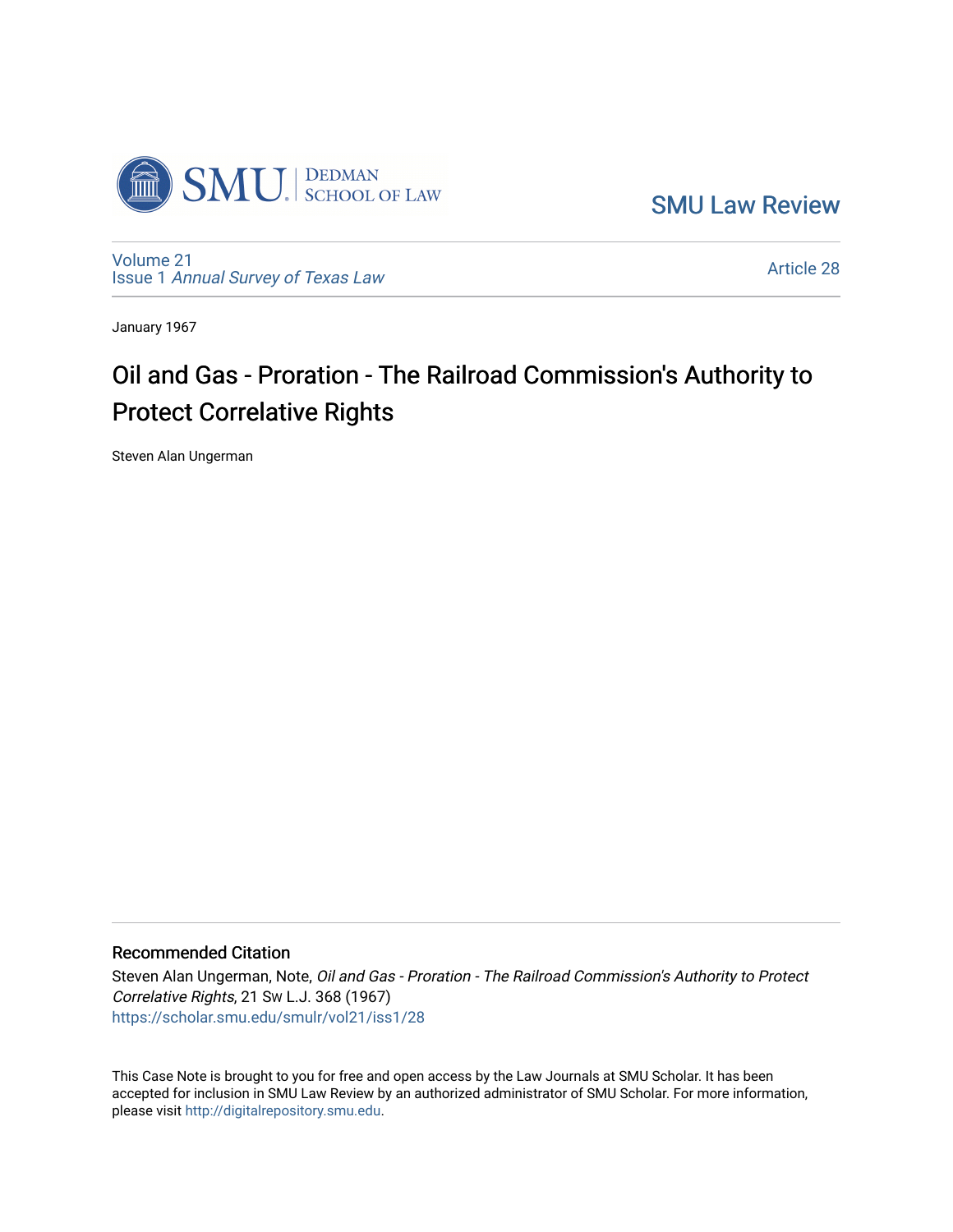the actions of its members it will lose all semblance of solidarity and thus reduce its effectiveness in representing its members. Whether practically the requisite union discipline can be maintained without resorting to judicially enforced fines is difficult to determine. Opponents argue that the national labor policy is based on the theory that the primary means through which a union maintains solidarity and control should be through persuasion and common purpose, not through measures which amount to coercion. As the Seventh Circuit majority stated: "All the protections which Congress has seen fit to throw about the union member operate to diminish the authority and power of the union to police its members by coercion and to that degree impose on the union the burden of achieving its ends by persuasion rather than by penal exaction."<sup>43</sup>

*John Esch*

## Oil and Gas **-** Proration **-** The Railroad Commission's Authority To Protect Correlative Rights

Under exceptions to the spacing rule the Railroad Commission permitted the small tract operators in the Appling Gas Field to make multiple completions from a single well bore in each of the several reservoirs underlying the field.' Drainage took place in the wells with multiple completions and distorted the producing capacity of the small tract wells. This enabled the small tract operators to file producers' forecasts far in excess of what the true delivery capacity of the wells would have been in the absence of such communication. As a result, the reservoir allowables assigned were so great that the large tract wells were incapable of producing the allowable representing their fair share of the gas as determined by the allocation formula in effect.' Accordingly, the large tract wells were classified as limited capacity wells and assigned allowables according to the maximum amount they were capable of producing. The remainder of the allowables to which they were entitled under the allocation formula was reallocated among the small tract wells, enabling them to produce far more of the

wells and two-thirds in the proportion that the individual well bore to the total field acreage.

368

**<sup>43 358</sup>** F.2d **656, 660** (7th Cir. **1966).**

<sup>&#</sup>x27;Benz-Stoddard v. Aluminum Co. of America, **368** S.W.2d 94 (Tex. **1963)** held that each of the vertically separated reservoirs underlying the Appling Gas Field was to be considered as a separate reservoir in determining the right to a rule **37** exception and upheld the action of the Railroad Commission in allowing the small tract operators to make multiple completions from a single well bore, even though production from a single completion would have enabled them to recover more than the quantity **of** gas underlying their lands. The allocation formula provided for one-third of the pool allowable divided equally among the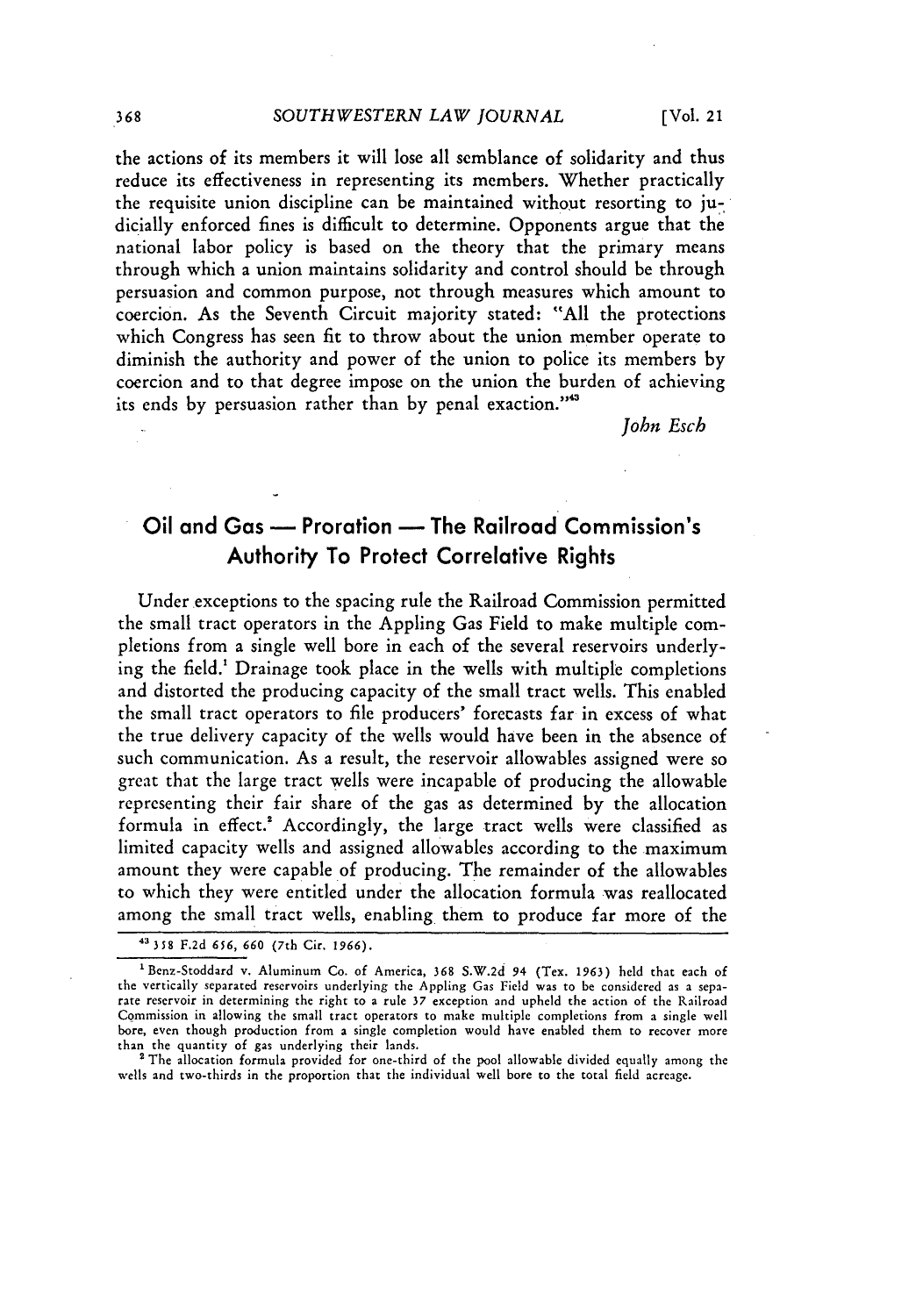#### *1967] NOTES*

reservoir allowable than their share as determined **by** the allocation formula. The drainage advantage already enjoyed **by** virtue of the formula' was thereby enhanced. The large tract owners asked the Railroad Commission to remedy the situation **by** promulgating a formula restricting the weight to be given to producers' forecasts in determining market demand, and thereby ending the classification of the large tract owners' wells as limited capacity wells." The effect of the formula adopted **by** the Commission was to permit the large tract wells to receive only the allowable they would be capable of producing. The small tract owners brought suit in the District Court of Travis County, where the special order of the Commission was declared invalid, and a direct appeal was taken to the Supreme Court of Texas.' *Held, affirmed:* The Railroad Commission cannot establish **by** a special order a ceiling on monthly allowable of gas to be produced from a reservoir for the purpose of protecting correlative rights. *Railroad Comm'n v. Woods Exploration f Producing Co.,* 405 **S.W.2d 313** (Tex. *1966).0*

#### I. GENERAL BACKGROUND

Texas adheres to the doctrine of ownership in place of oil and gas. The landowner is regarded as having absolute title in severalty to the oil and gas in place beneath his land.' Because of the migratory character of oil and gas, the rule of absolute ownership in place, of necessity, is tempered **by** the rule of capture. The rule is that the owner of a tract of land acquires title to the oil or gas which he produces from the wells bottomed on his

The daily reasonable market demand for gas for each of the mentioned fields shall be the lesser gas volume figure as determined either by summation of nominated volumes taken from producers' forecast, or **by** dividing the reported productive capability as shown on the GWT-2 test of the well exhibiting the greatest ability to deliver gas to normal gathering facilities by the participation factor of the largest proration unit.

The Supreme Court of Texas has entered an order staying its mandate in order to permit the Railroad Commission and the large tract owners to submit a petition for writ of certiorari to the United States Supreme Court.

**<sup>7</sup>**Lemar v. Garner, 121 Tex. 502, **50** S.W.2d *769* (1932); Waggoner Estate v. Sigler Oil **Co., 118** Tex. 509, 19 S.W.2d 27 (1929); Humphreys-Mexia Co. v. Gammon, **113** Tex. 247, 254 S.W. *296* (1923); Texas Co. v. Daugherty, **107** Tex. 226, **176** S.W. **717 (1915).**

<sup>&#</sup>x27;Railroad Comm'n v. Aluminum Co. of America, **380** S.W.2d *599* (Tex. 1964) held that the large tract owners in the Appling Gas Field were precluded by a lapse of time from attacking the allocation formula, even though use of the formula allowed the wells on the small tracts to drain substantial quantities of gas from the larger units. See Halbouty v. Railroad Comm'n, **163** Tex. 417, **357** S.W.2d 364 (1962) and Atlantic Ref. Co. v. Railroad Comm'n, 162 Tex. 274, 346 S.W.2d **801** (1961) which held that a one-third-two-third allocation formula resulting in the drainage of a large tract owner's gas by a small tract owner was unconstitutional and void as con-stituting the confiscation of property without due process of law and denial of equal protection of the law. Accord, Railroad Comm'n v. Shell Oil Co., 380 S.W.2d *556* (Tex. 1964) (50-50 formula). ' Railroad Comm'n v. Woods Exploration **&** Producing Co., *405* S.W.2d 313, 316 (Tex. 1966).

<sup>&</sup>lt;sup>5</sup> TEX. REV. CIV. STAT. ANN. art. 6049c, § 8 (1962) (suits authorized in a court of competent in Travis County by persons aggrieved by Commission's regulations or orders); TEX REV. Civ. **STAT. ANN.** art. 1738a **(1962)** (direct appeals to Texas Supreme Court in injunction cases involving validity of administrative order).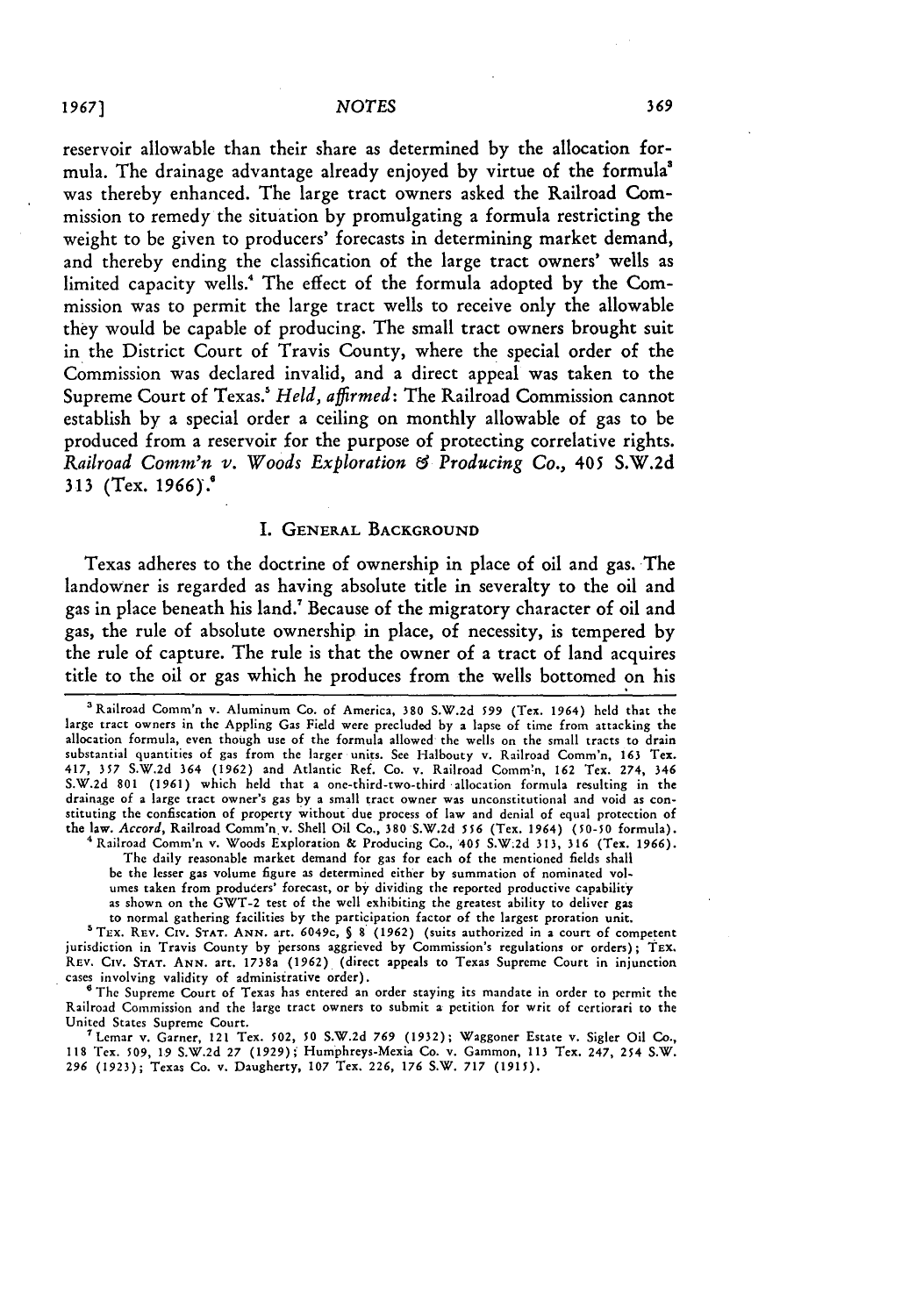land, though part of the oil or gas might have migrated from adjoining lands.! Since both the ownership in place doctrine and the rule of capture involve property rights,' neither can **be** infringed upon except in a proper administration of state conservation laws under the police power.<sup>10</sup> Prior to governmental regulation, the landowner was privileged to drill as many wells as **he** pleased and he could drill as close to his property line as he pleased without liability to his neighbor." Further, each owner could use artificial means to stimulate production if noninjurious to neighboring reservoirs."' The landowner was allowed to do this because his neighbor was privileged to do likewise under the rule of capture.

#### **II. REGULATION**

In order to conserve the oil and gas resources of the state, the Railroad Commission promulgated statewide rule **37,** the spacing regulation." Rule **37** provides for one well per forty-acre tract, 4 but it authorizes the Commission to grant exceptions to permit drilling on smaller tracts in order to prevent waste or the confiscation of property." Through the exceptions each landowner is allowed a fair chance to exercise his common law right, under the Texas theory of absolute ownership of minerals in place, to recover the oil and gas in and under his land.

'Brown v. Humble Oil & Ref. Co., 126 Tex. 296, **83** S.W.2d 935, rehearing *overruled,* **126** Tex. 296, 87 S.W.2d 1069 (1935); Halbouty v. Dorsey, 326 S.W.2d 528 (Tex. Civ. App. 1959) *error ref. nre.*

'sCorzelius v. Harrell, 143 Tex. *509, 186* S.W.2a *961* (1945); Brown v. Humble Oil & Ref. Co., **126** Tex. **296, 83 S.W.2d 935,** *rehearing overruled, 126* Tex. **296, 87 S.W.2d 1069 (1935).**

"Brown v. Humble Oil & Ref. Co., **126** Tex. **296,** 83 **S.W.2d** *935, rehearing overruled, 126*

Tex. 296, 87 S.W.2d 1069 (1935).<br><sup>12</sup> Comanche Duke Oil Co. v. Texas Pac. Coal & Oil Co., 298 S.W. 554 (Tex. Comm'n App.<br>1927) (shooting the well); United Carbon Co. v. Campbellsville Gas Co., 230 Kv. 275, 18 S.W.2d **1110 (1929)** (using a compressor for gas). *But see* Grayce Oil Co. v. Peterson, **128** Tex. *550,* **98 S.W.2d 781 (1936),** affirming **37 S.W.2d 367** (Tex. Civ. **App. 1931)** (Railroad Commission's rule (now statewide rule **23)** prohibiting use of vacuum pumps for the purpose of putting vacuum on any gas or oil bearing stratum with certain exceptions was not in violation of the Texas Constitution).

<sup>13</sup> Statewide Rule 37, Tex. R.R. Comm'n Rules & Regs. (as amended 1965).<br><sup>14</sup> Rule 37 governs spacing until special rules, called "field rules," are made for an area after a hearing. The spacing provisions of the **field** rules may or may not differ from the statewide rule.

**'5** See Comment, *Appeals From Proration Orders for Small Tract Wells,* **19** Sw. L.J. 304 (1965); note that the tract must have a separate existence prior to the application of the spacing rule to the area to be entitled to an exception well to prevent confiscation. See Dailey v. Railroad Comm'n, 133 S.W.2d **219** (Tex. Civ. App. 1939) *error ref.* In other words a small tract created after rule 37 becomes applicable to the territory or with an intent to evade the rule is not entitled to an exception. See Gulf Land Co. v. Atlantic Ref. Co., 134 Tex. **59,** 131 S.W.2d 73 (1939).

"Elliff v. Texon Drilling Co., 146 Tex. **575,** 210 S.W.2d **558** (1948); Corzelius v. Harrell, 143 Tex. 509, **186** S.W.2d **961** (1945); Gulf Land Co. v. Atlantic Rif. Co., 134 Tex. *59,* **131**

<sup>0</sup>Elliff **v.** Texon Drilling Co., 146 Tex. *575,* 210 S.W.2d **558** (1948); see also Ryan Consol. Petroleum Corp. v. Pickens, 155 Tex. 221, 285 S.W.2d 201 (1956); Brown v. Humble Oil & Ref. Co., **126** Tex. 296, **83** S.W.2d 935, *rehearing overruled,* **126** Tex. 296, 87 S.W.2d 1069 (1935); Stephens Co. v. Mid-Kansas Oil & Gas Co., **113** Tex. 160, 254 S.W. 290 (1923) (rule of capture in conjunction with ownership in place); General Crude Oil Co. v. Harris, 101 S.W.2d 1098 (Tex. Civ. App. **1937),** *error dismissed.*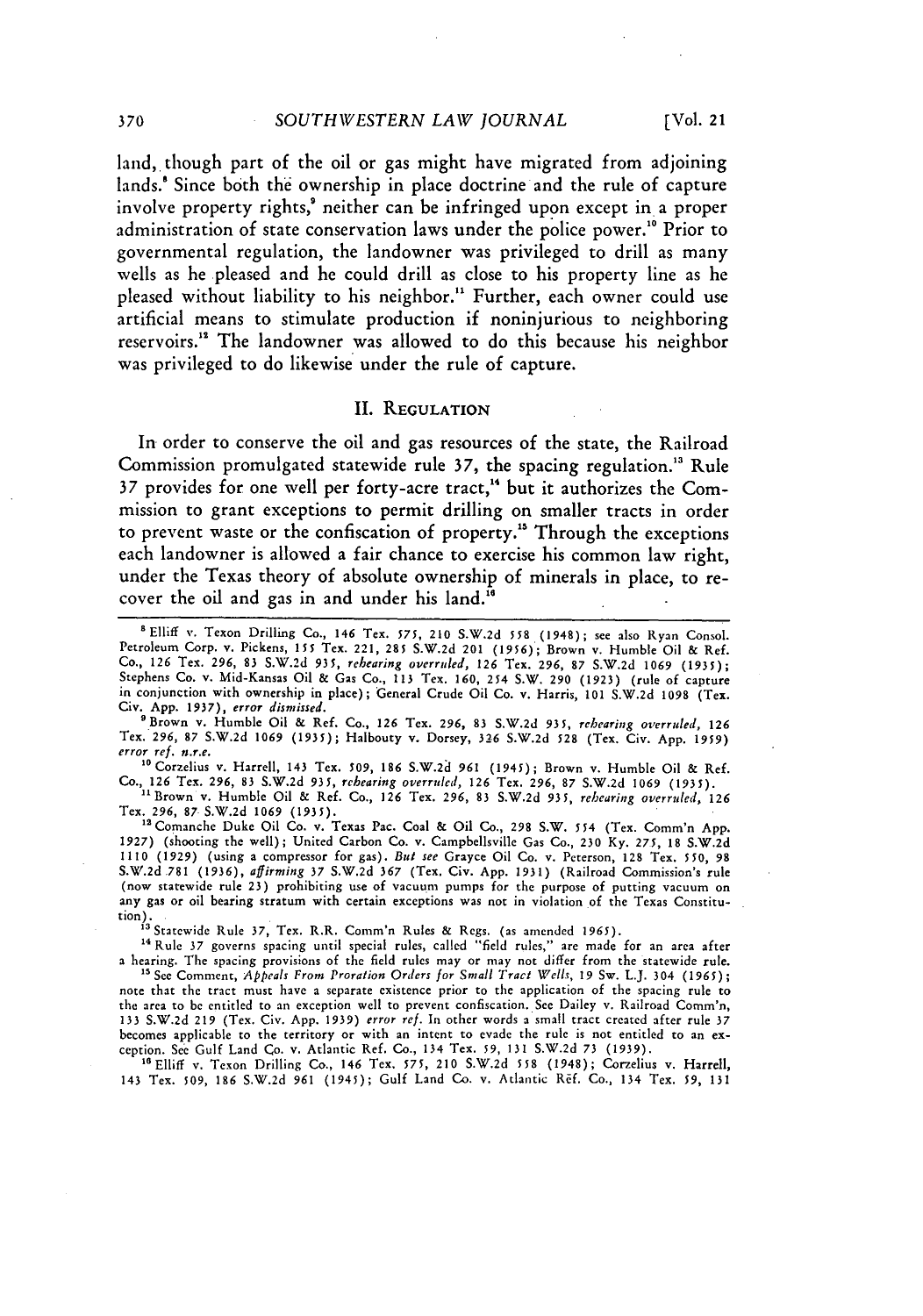Since rule **37** prevents a landowner from protecting himself against drainage **by** drilling additional wells and employing the rule of capture, it became necessary for the state to protect correlative rights through regulation.'7 To this end, section **10** of article **6008** provides that the Commission shall prorate and regulate the daily gas well production from each common reservoir for the protection of public and private interest in the prevention of waste and in the adjustment of correlative rights.'" The Supreme Court of Texas has held that section 10's authorization to protect correlative rights is constitutional and is not dependent upon the existence of waste." Thus, the Commission is able to offset the initial advantage obtained **by** one who is given an exception to the well-spacing rule **by** limiting his production, and as a result, to afford each owner the opportunity of recovering his just proportion of oil and gas underlying his land."

Section **11** of article **6008** provides that the Commission shall exercise the authority given in section **10** to prorate and regulate so as to adjust correlativc rights when the potential capacity of the wells to produce gas from a common reservoir exceeds the market demand for gas from such reservoir." Section 12 of article **6008** then provides for a hearing each month to determine **(1)** the lawful-market demand for gas to be produced from such reservoir during the following month and (2) the volume of gas that can be produced without waste. The Commission is then ordered to fix the monthly reservoir allowable for gas at the lawful market demand or at the volume that can be produced without waste, whichever is the

S.W.2d **73 (1939);** Railroad Comm'n v. Gulf Prod. Co., 134 Tex. 122, **132** S.W.2d 254 **(1939);** Brown v. Humble Oil **&** Ref. Co., **126** Tex. **296, 83 S.W.2d** 935, *rehearing overruled,* 126 Tex. **296,** 87 S.W.2d 1069 (1935) (exceptions to rule 37 may be granted to protect any property against<br>undue drainage by reason of the operation of wells of any other operator); Colorado Interstate Gas Co. v. Sears, **362 S.W.2d 396** (Tex. Civ. **App. 1963)** *error ref. n.r.e.;* Halbouty v. Dorsey, 326 S.W.2d 528 (Tex. Civ. App. 1959) error ref. n.r.e.; Gulf Oil Corp. v. Smith, 145 S.W.2d 280<br>(Tex. Civ. App. 1940) error ref.; Atlantic Oil Prod. Co. v. Railroad Comm'n, 85 S.W.2d 655 (Tex. Civ. App. *1935) error dismissed.*

" <sup>7</sup> Benz-Stoddard v. Aluminum Co. of America, 368 S.W.2d 94 (Tex. **1963).** The very validity of rule 37 and **the** exceptions thereto is based upon the principle that the Railroad Commission can so regulate the flow of the gas that no unreasonable hardship **need** result from its application. Stanolind Oil & Gas Co. v. Railroad Comm'n, 96 S.W.2d 664 (Tex. Civ. App. 1936) *error dismissed.* The Railroad Commission has power to regulate flow of oil wells to correct inequality existing between neighboring leases, and **it** is a more practical method than that of allowing additional wells as exceptions to the spacing rule. Sun Oil Co. **v.** Gillespie, **85** S.W.2d 652 (Tex. Civ. App. 1935) *error dismissed.* See Comment, *Proratioi in Texas: Conservation or Confiscation?,* 11 Sw. L.J. **186** *(1957).* **"** TEx. REV. **CIV. STAT. ANN.** art. **6008,** *§* **10 (1962).**

"Corzelius v. Harrell, **179 S.W.2d 419** (Tex. Civ. App. 1944), *reversed on other grounds,* 143 Tex. 509, **186** S.W.2d **961** (1945); See also Henderson v. Terrell, 24 F. Supp. 147 (W.D. Tex.

1938). "Gregg v. Delhi-Taylor Oil Corp., 162 Tex. 26, 344 S.W.2d 411 (1961), *affirming* **337** S.W.2d 216 (Tex. Civ. App. 1960); Brown v. Humble Oil **&** Ref. Co., 126 Tex. 296, 83 S.W.2d *935, rehearing overruled,* 126 Tex. 296, 87 S.W.2d 1069 **(1935);** Colorado Interstate Gas Co. v. Sears, **362** S.W.2d **396** (Tex. Civ. App. **1962)** *error ref. n.r.c.;* Stanolind Oil & Gas Co. v. Railroad Conm'n, 96 S.W.2d 664 (Tea. Civ. App. 1936).

"TEx. REV. Civ. **STAT. ANN.** art. 6008, **S 11 (1962).**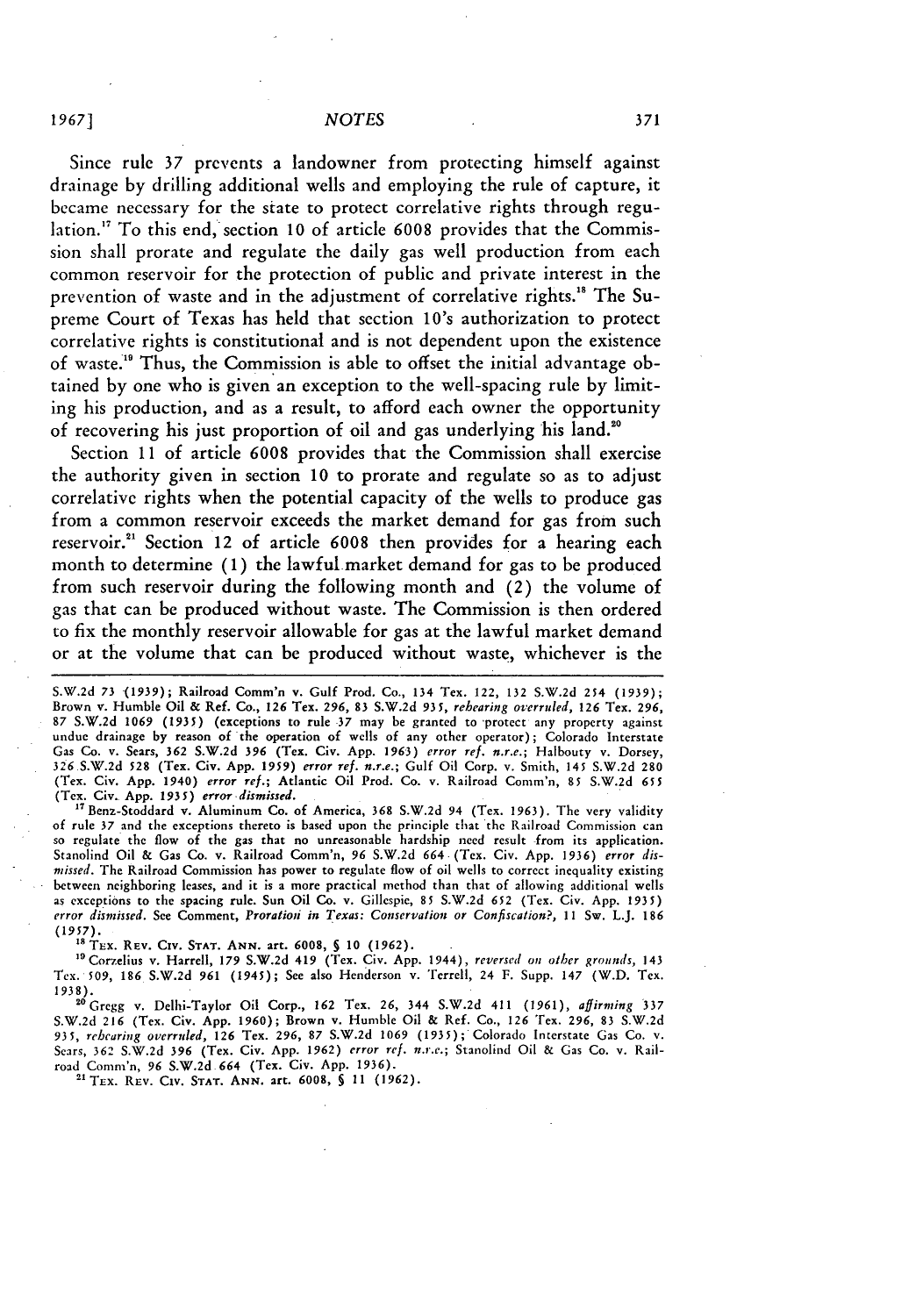smaller quantity. The monthly reservoir allowable is to be allocated so as to give each well its fair share of the gas to be produced from the reser- $\frac{1}{2}$ voir.<sup>22</sup>

The Commission promulgated statewide rule 31 for fixing the monthly gas allowable for a reservoir. Under this rule, market demand is primarily determined on the basis of producers' forecasts of operators having wells in the reservoir. These forecasts state the volume of gas each operator expects to be able to market the following month and are limited only by the delivery capacity of his wells. If the Commission concludes that use of the forecasts does not result in a correct determination of reasonable market demand for the reservoir, it may take into account other pertinent facts.23 Section 13 of article 6008 sets out the factors to be used by the Commission in determining daily allowable for each gas well.<sup>24</sup> It also provides that all other factors which are pertinent may be considered in determining the daily allowable production for each gas well."

The Supreme Court of Texas has recognized that the legislature gave the Commission broad discretion in the exercise of its power of prorating and regulating the production of gas from a common reservoir, so that it would not be bound by any narrow and technical rules in carrying out the objects of article **6008."** On the other hand, an order of the Railroad Commission must be bottomed on a specific grant of power either contained in the constitution or delegated to it by the legislature.<sup>27</sup> In particular, the Commission has the power to allocate production of gas among

23 Statewide Rule 31, Tex. R.R. Comm'n Rules & Regs. itself states: "Nothing herein shall be interpreted, however, as binding on the Commission to the extent that any adjustment of nominations cannot be made which is deemed necessary to adjust the production of- gas to an amount equal to market demand as is required of the Commission by the Statutes."

**24TEx. REV.** Civ. **STAT. ANN.** art. **6008, §** 13 (1962).

In determining the daily allowable production for each gas well, the Commission shall take into account the size of the tract segregated with respect to surface position and common ownership upon which such gas well or wells are located; the relation between the daily producing capacity of each gas well and the aggregate daily capacity of all gas wells producing the same kind of gas in the same common reservoir or zone; and all other factors which are pertinent; **. . .**

**2"E.g.,** recoverable reserves, see Atlantic Ref. Co. v. Railroad Comm'n, 346 S.W.2d **801** (Tex. 1961); Railroad Comm'n v. Humble Oil & Ref. Co., **193 S.W.2d** 824 (Tex. Civ. App. 1946) *error ref. n.r.e.* **"** Corzelius v. Harrell, 143 Tex. **509,** *186* S.W.2d **961** (1945); TEX. REV. **Civ. STAT. ANN.**

art. **6008, § 1 (1962).**

Sec. **1.** In recognition of past, present, and imminent evils occurring in the production and use of natural gas, as a result of waste in the production and use thereof in the absence of correlative opportunities of owners of gas in a common reservoir to produce and use the same, this law is enacted for the protection of public and private interests against such evils **by** prohibiting waste and compelling ratable production.

TEX. REV. Civ. **STAT. ANN.** art. 6008, **§** 22 (1962): "Sec. 22. The Commission shall **be** vested with a broad discretion in administering this law, and to that end shall be authorized to adopt any and all rules, regulations or orders which it finds are necessary to effectuate the provisions and purposes of said law." **27** Railroad Comm'n v. Rowan Oil Co., 152 Tex. 439, **259** S.W.2d **173 (1953).**

**<sup>2</sup> TEx.** REV. **CIv. STAT. ANN.** art. 6008, **S** 12 **(1962).**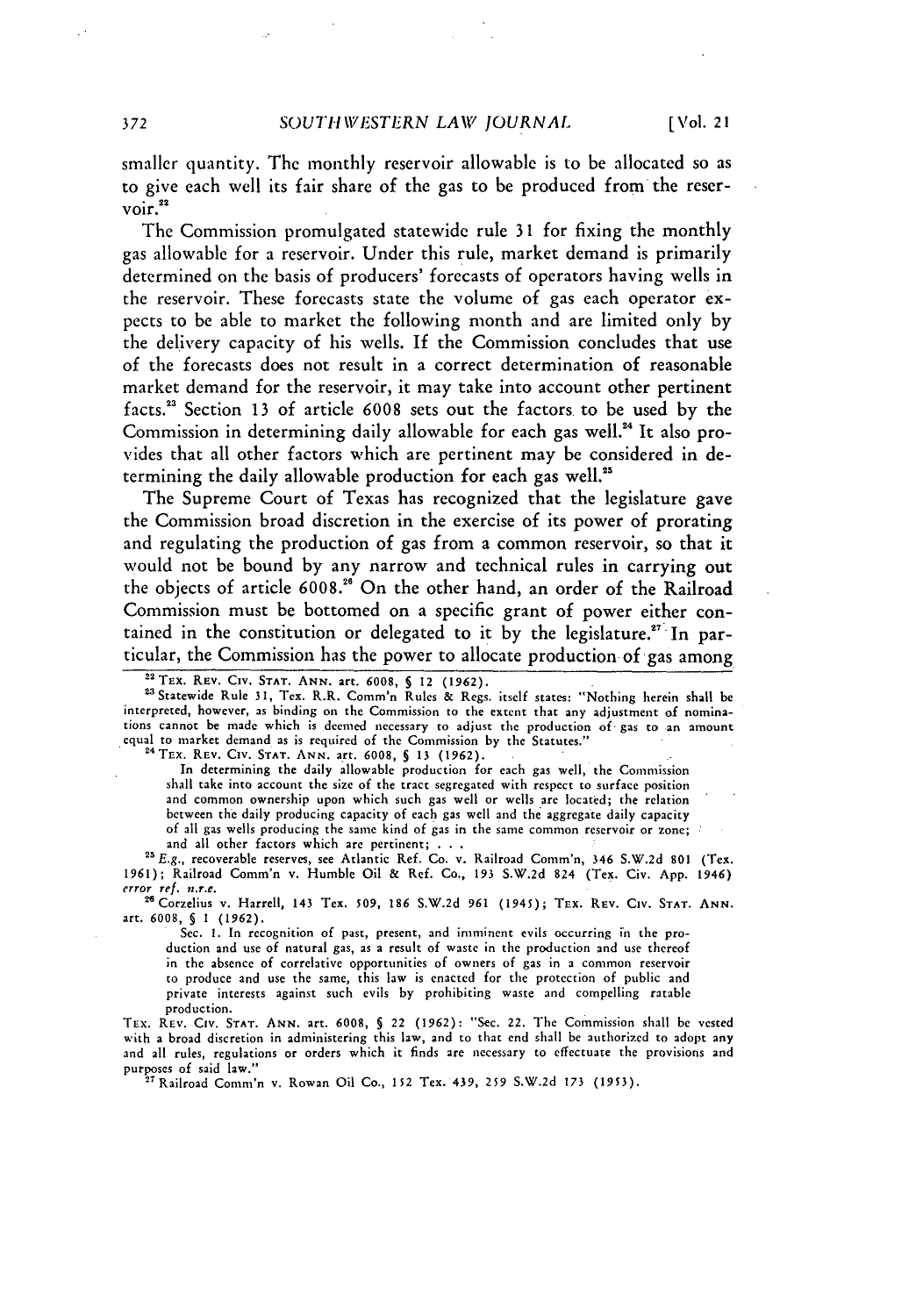producers in a particular field but must base its proration order on the factors prescribed **by** the statute."s

III. RAILROAD **COMM'N** V. WOODS EXPLORATION **& PRODUCING Co."**

Waste was not involved in *Woods,* and the court narrowed the issue to whether the formula<sup>30</sup> adopted for determining maximum market demand was beyond the Commission's delegated authority. The large tract owners contended that since the declared purpose of the law was the protection of public and private interests **by** prohibiting waste and compelling ratable production,<sup>31</sup> the Commission might properly consider the protection of correlative rights as one of the relevant factors in determining reasonable market demand. The court reasoned that the legislature intended the Commission not to be concerned with correlative rights unless it first found that potential production was in excess of reasonable market demand." Since the monthly reservoir allowable of gas is to be fixed at the lawful market demand or at the volume that can be produced without waste, whichever is the smaller quantity,<sup>33</sup> the court concluded that the authority granted to the Commission in determining monthly reservoir allowable was not enlarged **by** the broad authority and discretion suggested **by** the more general provisions."4 The court relied on *Rudman v. Railroad Comm'n*<sup>35</sup> in saying that the correction or relaxation of the requirements in determining allowables was a legislative matter if the allowables fixed thereby was seriously fallible. The court also deemed it significant that the Commission, in allocating the reservoir allowable among the wells, was authorized to consider the size of the tracts, the productive capacity of the wells, and all other pertinent factors,<sup>36</sup> but was not given similar authority in fixing the reservoir allowable. Therefore, the court concluded that the legislature did not intend to authorize production from a reservoir to be limited to less than reasonable market demand except for the prevention of waste.<sup>37</sup>

"aTEx. REV. **CIv. STAT. ANN.** art. **6008,** *5* **11 (1962);** see note 21 *supra* and accompanying

text.**33** TEX. REV. **CIv. STAT. ANN.** art. **6008, §** 12 **(1962);** see note 22 *supra* and accompanying text. **a'TEX. REV.** CIv. **STAT. ANN.** art. **6008,** *§§* **1,** 22 (1962); see note **26** *supjra.*

**35 162** Tex. **579,** 349 **S.W.2d 717 (1961).**

**"0TEX. REv. CIv. STAT. ANN,.** art. **6008, § 13 (1962);** see note 24 *supra.*

**"** The court stated that this conclusion was further supported **by** the history of Texas oil and gas laws. The **1932** statute excluded economic waste from the term "waste" and prohibited the Commission from, directly or indirectly, limiting the production of oil to the existing market demand. The court reasoned that it was rather difficult to believe that when the legislature finally authorized the Commission to limit production **to'** reasonable market demand, it meant that an even lower figure might be set whenever the Commission concluded that the same would constitute a reasonable reservoir allowable under all the circumstances.

<sup>&</sup>lt;sup>28</sup> Chenoweth v. Railroad Comm'n, 184 S.W.2d 711 (Tex. Civ. *App. 1945) error ref.*<br><sup>29</sup> Railroad Comm'n v. Woods Exploration & Producing Co., 405 S.W.2d 313 (Tex. 1966).

<sup>&</sup>lt;sup>29</sup> Railroad Comm'n v. Woods Exploration & Producing Co., 405 S.W.2d 313 (Tex. 1966).<br><sup>30</sup> See note 4 *subra*.

**<sup>3</sup> TEX. REV.** CIv. **STAT. ANN.** art. **6008,** *5* **1 (1962);** see note **26** *supra.*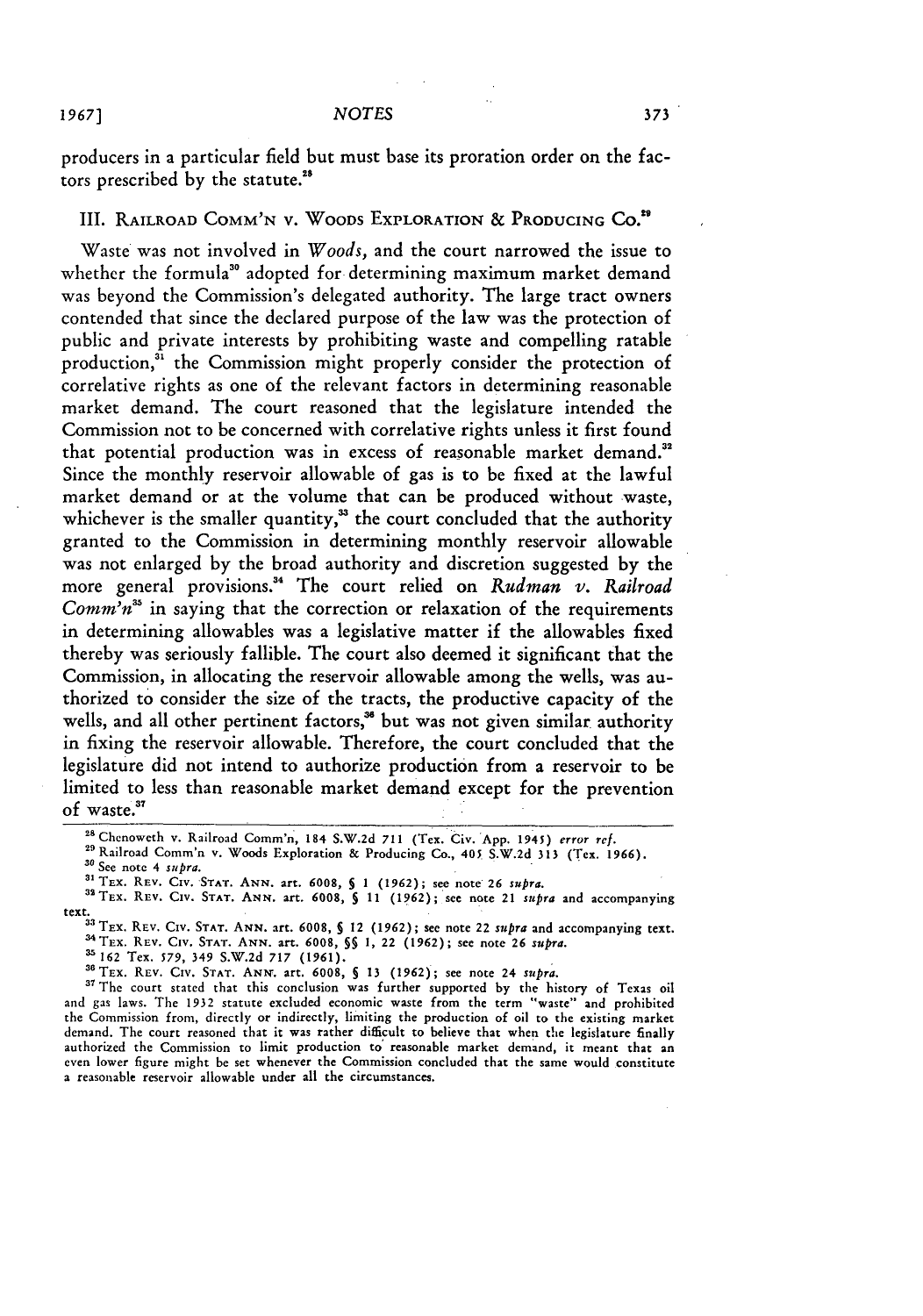One dissenting opinion contended that neither article **6008** nor any section thereof withheld from the Commission the power to adjust correlative rights, either expressly or **by** implication." In fact the Commission is granted broad discretion in administering the law,<sup>39</sup> and in this situation it decided to modify statewide rule **31,** as the rule authorizes,"° to alleviate the manipulation and distortion that the use of producers' forecasts caused in determining reasonable market demand. Further support is found in article 6042, which states that "particular powers herein granted to the Commission shall not be construed to limit the general powers conferred **by** law, **... .""** The first dissenter concluded that *Woods* presented a situation in which the legislature intended the Commission to act so as ultimately to give each operator, small or large, his fair share of the gas in the reservoir.<sup>42</sup>

The second dissent emphasized that the Commission must have made a finding that productive capacity of the wells exceeded market demand before it promulgated a proration order for the field.<sup>43</sup> Therefore, all the broad powers and discretion conferred upon the Commission to prorate and regulate the production of gas **to** adjust correlative rights should have come into effect.

#### IV. **CONCLUSION:** THE MINERAL INTEREST POOLING **ACT**

Clearly, the result in *Woods* was dependent upon statutory construction. The Commission attempted to protect the large tract owners' equities, relying on the broad discretion purportedly granted, but the court preferred a narrow construction of the statute.

Since an oil or gas proration formula is subject to the continuous supervision of the Railroad Commission and may be changed at any time, either upon the Commission's own motion or upon application of interested parties,' the Commission could have avoided the problem in *Woods* **by** prom-

to include in their producers' forecasts gas to be taken from under the lands of others. However, this practice is lawful due to the rule of capture. See note **8 supra** and accompanying text.

'Railroad Comm'n v. **Shell** Oil Co., **380** S.W.2d 556 (Tex. 1964); Railroad Comm'n v. Humble Oil **&** Ref. Co., 193 S.W.2d 824 (Tex. Civ. App. 1946) *error ref.* **.r.e.**

**<sup>3</sup>s** See note **26 supra** for an indication that article **6008** was promulgated, in part, to protect

correlative rights. **"** TEx. REV. **CIv. STAT. ANN.** art. **6008, §** 22 (1962); **see** note **26** *supra.*

<sup>40</sup> See note **23** *supra* and accompanying text.

*<sup>41</sup>* TEx. REv. CIv. **STAT.** ANN. art. 6042 (1962); in the first dissent the writer distinguished the *Rudman* case, on which the majority relied, **by** saying that it merely held that the **field** allowable must **be** determined in advance of the month to which it is applicable and that it cannot **be** determined retroactively after the month has expired.

<sup>&#</sup>x27;Railroad Comm'n v. Manziel, 361 S.W.2d **560** (Tex. 1962); Corzelius v. Harrell, 143 Tex. 509, 186 S.W.2d 961 (1945); Gulf Land Co. v. Atlantic Ref. Co., 134 Tex. 59, **131** S.W.2d 73 (1939); Magnolia Petroleum Co. v. Railroad Comm'n, 128 Tex. 189, *96 S.W.2d 273 (1936);* Brown v. Humble Oil **&** Ref. Co., 126 Tex. *296,* 83 S.W.2d 935, *rehearing overruled, 126* Tex. 296, **87** S.W.2d 1069 (1935). 'See note **3 supra.** The second dissent reasoned **that** it was unlawful for the small tract owners